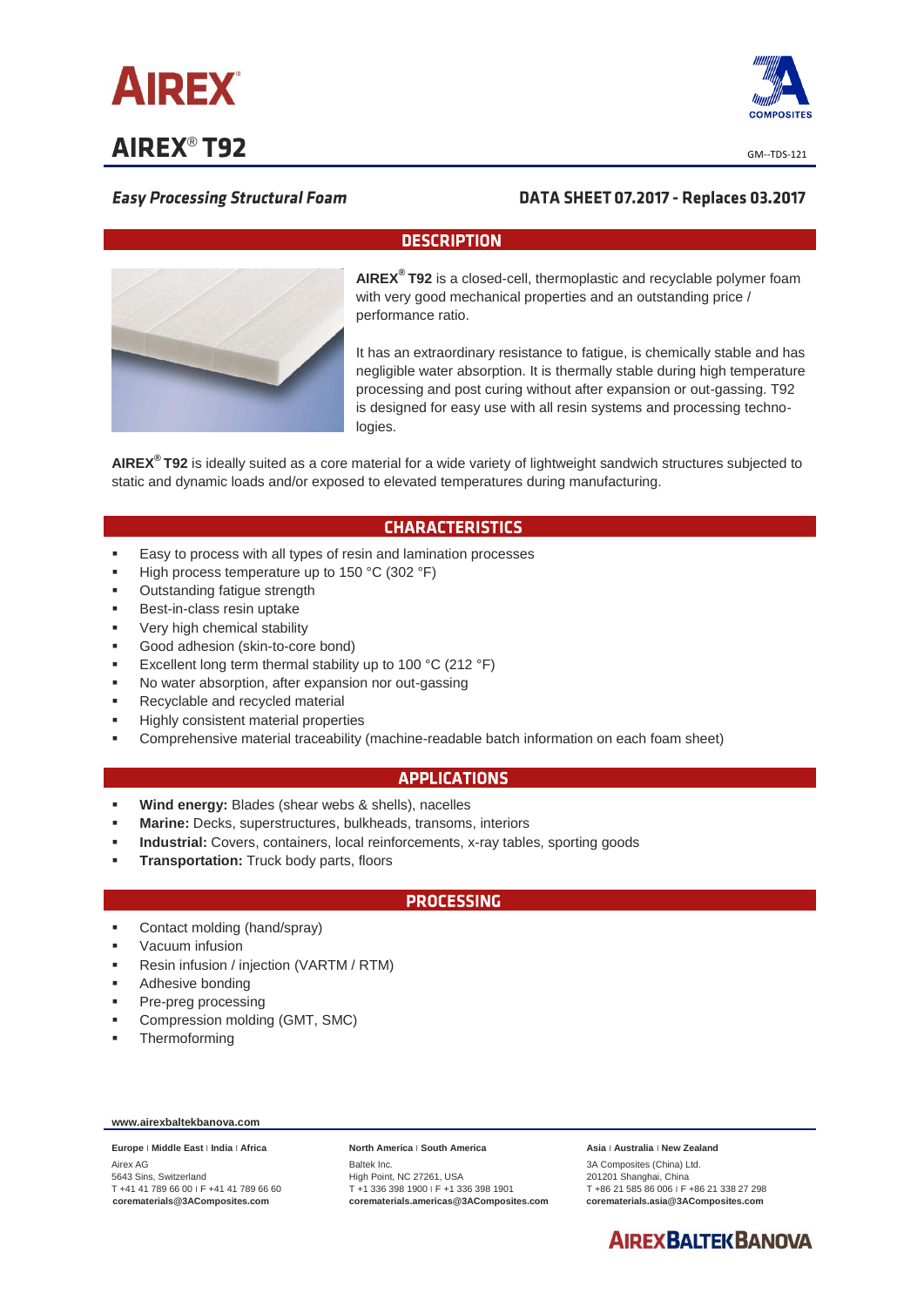# **AIREX**



| <b>MECHANICAL PROPERTIES</b>                                                               |                      |                   |                               |                 |                  |                   |                    |                     |                    |
|--------------------------------------------------------------------------------------------|----------------------|-------------------|-------------------------------|-----------------|------------------|-------------------|--------------------|---------------------|--------------------|
| Typical properties for AIREX® T92                                                          |                      | Unit<br>(metric)  | Value $1$                     | T92.60          | T92.80           | T92.100           | T92.130            | T92.200             | $T92.320^{3}$      |
| Density                                                                                    | <b>ISO 845</b>       | kg/m <sup>3</sup> | Average<br>Typ. range         | 65<br>$60 - 70$ | 85<br>$80 - 90$  | 100<br>$95 - 105$ | 135<br>$127 - 143$ | 210<br>$200 - 220$  | 320<br>$310 - 330$ |
| Compressive strength<br>perpendicular to the plane                                         | <b>ISO 844</b>       | N/mm <sup>2</sup> | Average<br><b>Minimum</b>     | 0.85<br>0.75    | 1.3<br>1.1       | 1.75<br>1.4       | 2.4<br>2.1         | 3.8<br>3.2          | 7.1<br>6.5         |
| Compressive modulus<br>perpendicular to the plane                                          | <b>ISO 844</b>       | N/mm <sup>2</sup> | Average<br>Minimum            | 55<br>45        | 75<br>60         | 90<br>65          | 140<br>110         | 180<br>150          | 280<br>240         |
| Tensile strength<br>perpendicular to the plane                                             | ASTM C297            | N/mm <sup>2</sup> | Average<br><b>Minimum</b>     | 1.5<br>1.3      | 1.9<br>1.4       | 2.3<br>1.5        | 2.6<br>2.0         | 3.1<br>2.5          | 4.5                |
| Tensile modulus<br>perpendicular to the plane                                              | ASTM C297            | N/mm <sup>2</sup> | Average<br>Minimum            | 85<br>75        | 90<br>80         | 110<br>90         | 175<br>130         | 230<br>190          | 420                |
| Shear strength                                                                             | <b>ISO 1922</b>      | N/mm <sup>2</sup> | Average<br>Minimum            | 0.55<br>0.46    | 0.72<br>0.65     | 0.9<br>0.75       | 1.3<br>1.1         | 2.0<br>1.6          | 3.5<br>3.0         |
| Shear modulus<br>Parallel to welding lines<br>Across welding lines<br>Across welding lines | <b>ISO 1922</b>      | N/mm <sup>2</sup> | Average<br>Average<br>Minimum | 15<br>14<br>12  | 22<br>19.5<br>16 | 26<br>23<br>19    | 34<br>30<br>25     | 55<br>50<br>45      | 110<br>110<br>90   |
| Shear elongation at break                                                                  | <b>ISO 1922</b>      | $\%$              | Average<br>Minimum            | 25<br>15        | 30<br>20         | 20<br>10          | 12<br>8            | 6<br>$\overline{4}$ | 5<br>3             |
| Thermal conductivity at 10 °C                                                              | EN 12667             | W/m.K             | Average                       | 0.037           | 0.030            | 0.034             | 0.037              | 0.045               | 0.066              |
| Standard sheet                                                                             | Width $\sqrt{2)}$    | $mm \pm 5$        |                               | 1220            | 1220             | 1220              | 1220               | 1220                | 1220               |
|                                                                                            | Length <sup>2)</sup> | $mm \pm 5$        |                               | 2440            | 2440             | 2440              | 2440               | 2440                | 2440               |
|                                                                                            | Thickness            | $mm \pm 0.5$      |                               | 5 to 100        | 5 to 100         | 5 to 100          | 5 to 100           | 5 to 100            | 5 to 50            |

Finishing Options, other dimensions and closer tolerances upon request

<sup>1</sup>*)* Minimum values acc. DNV definition; test sample thickness 20 mm except thermal conductivity (50mm)

 $^{2)}$  Alternative width 610 mm, alternative length 1220 mm

<sup>3)</sup> Preliminary data

The data provided gives approximate values for the nominal density and DNV minimum values according to DNV type approval certificate.

The information contained herein is believed to be correct and to correspond to the latest state of scientific and technical knowledge. However, no warranty is made, either expressed or implied, regarding its accuracy or the results to be obtained from the use of such information. No statement is intended or should be construed as a recommendation to infringe any existing patent.

GM--TDS-121